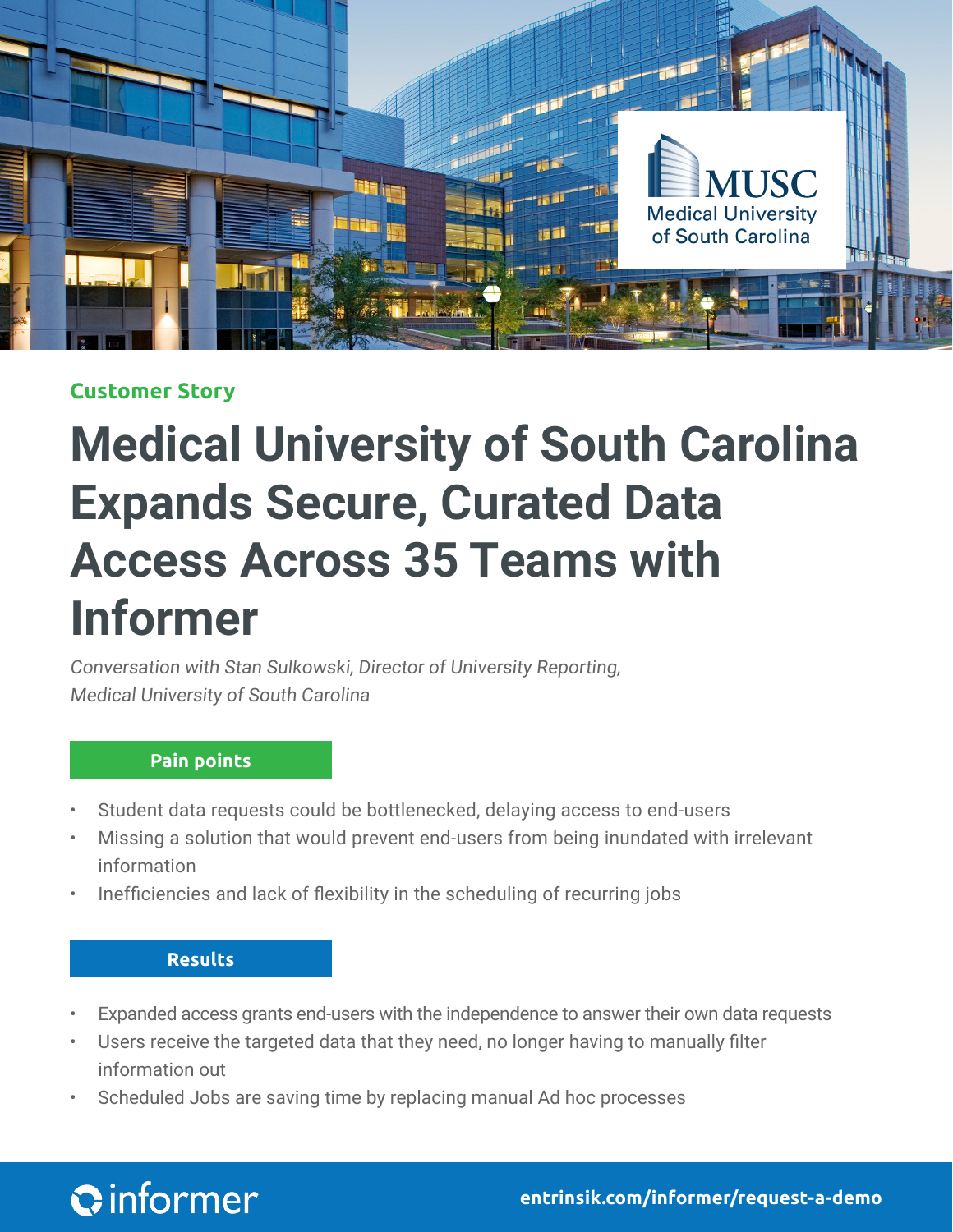

# **Medical University of South Carolina Customer Story**

## **Challenge**

The Medical University of South Carolina (MUSC) in Charleston, South Carolina is the oldest medical school in the southern United States with more than 3,000 students and 800 residents. The university is comprised of six colleges including Dental Medicine, Graduate Studies, Health Professions, Medicine, Nursing, and Pharmacy. The Medical University of South Carolina also includes medical and research centers, along with a public hospital. Stan Sulkowski is the Director of University Reporting and analyzes student data for all six colleges.

With his technical background, Sulkowski and his team had access to and understood the complex data structures of Ellucian Colleague, such as which very similarly named computed columns or fields to use, but it is difficult to transmit that knowledge to coworkers. Student data requests could be bottlenecked as the team frequently fields several concurrent demands for data. Most data transformations had to be completed post hoc, with data moving from Colleague to CSV to Excel, where formulas and pivot tables would then finally be run.

The university did not have a turn-key data filtering solution to supply end-users with only the information that was relevant to them. The Financial Aid team, for example, would have to manually comb through and collate data from multiple sources and years for some of their reporting, taking up valuable time. The university also had an inefficient system for recurring jobs that was especially cumbersome if run times needed to be changed.

#### **Solution**

With Informer, Sulkowski and his team create reports for end-users so that they can easily answer a few inputs and receive the exact data they need without additional intervention. When needed,